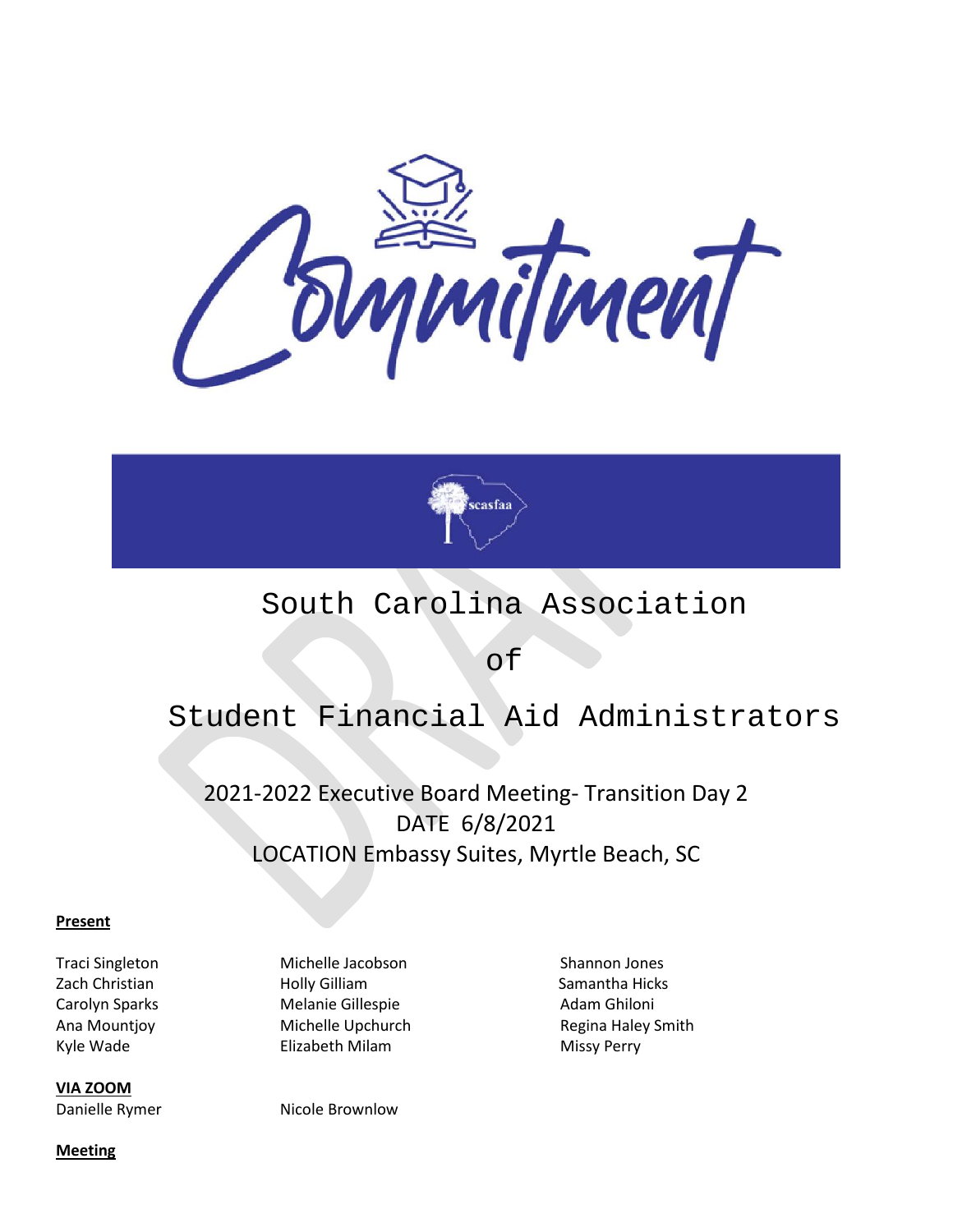Just before the meeting could be called to order, there was the Emergency Alarm sounded and we were required to evacuate the building. It was a test drill and we were allowed back in the building after just a few minutes.

Madame President Carolyn Sparks called the 2021-2022 Executive Board Meeting agenda to order at 9:11AM. A quorum was established.

#### *Action Item: Approval of Agenda with authority given to the President to make changes as needed in order to facilitate the flow of business. All members in agreement to continue.*

#### *Action Item: Approval of non-standing committees.*

There was no old business to report.

#### **SASFAA Update** – Carolyn Sparks

The Inaugural Diversity Leadership Program kicks off soon. Kala Hudson of Converse College is among the first 3 selected to be in the group. We are very proud to have someone from SC selected to be in the first group.

Transitional Board meeting will be in Orlando June 19-22.

Annual Conference will February 18-23 in Alabama.

SASFAA Volunteer for 2021-2022 is Sarah Dowd, holding office of Secretary.

#### **Report of Officers**

**President** – Carolyn Sparks reported –

SCASFAA Board Duties and Responsibilities

- Board meeting will be time efficient and productive.
- Know the responsibilities for your position.
- Submit board reports a week prior to meetings. Send directly to Michelle Upchurch, Secretary. It was decided that reports will be uploaded to the Google Drive. Zach will help Michelle to set it up send out instructions to the board.
- Read the reports before the meeting and do an actual report at the meeting instead of just reading your report to the board.
- Let Carolyn know ahead of time if any actions need to be added to the agenda.
- Carolyn will send out the agenda 2 days before the meeting.
- Carry out the SCASFAA mission. The Mission Statement can be found on the front of the P&P.
- We have a fiduciary responsibility to the association. We are reliant on memberships and sponsorships. The board needs to very careful with expenses. Be mindful of school budgets and time.
- The Ethical Behavior Statement needs to be sent out each year.

Melanie Gillespie did a Parliamentary Procedures Refresher. Each member was given a copy of Roberts' Rule of Order. Melanie points she felt were most important.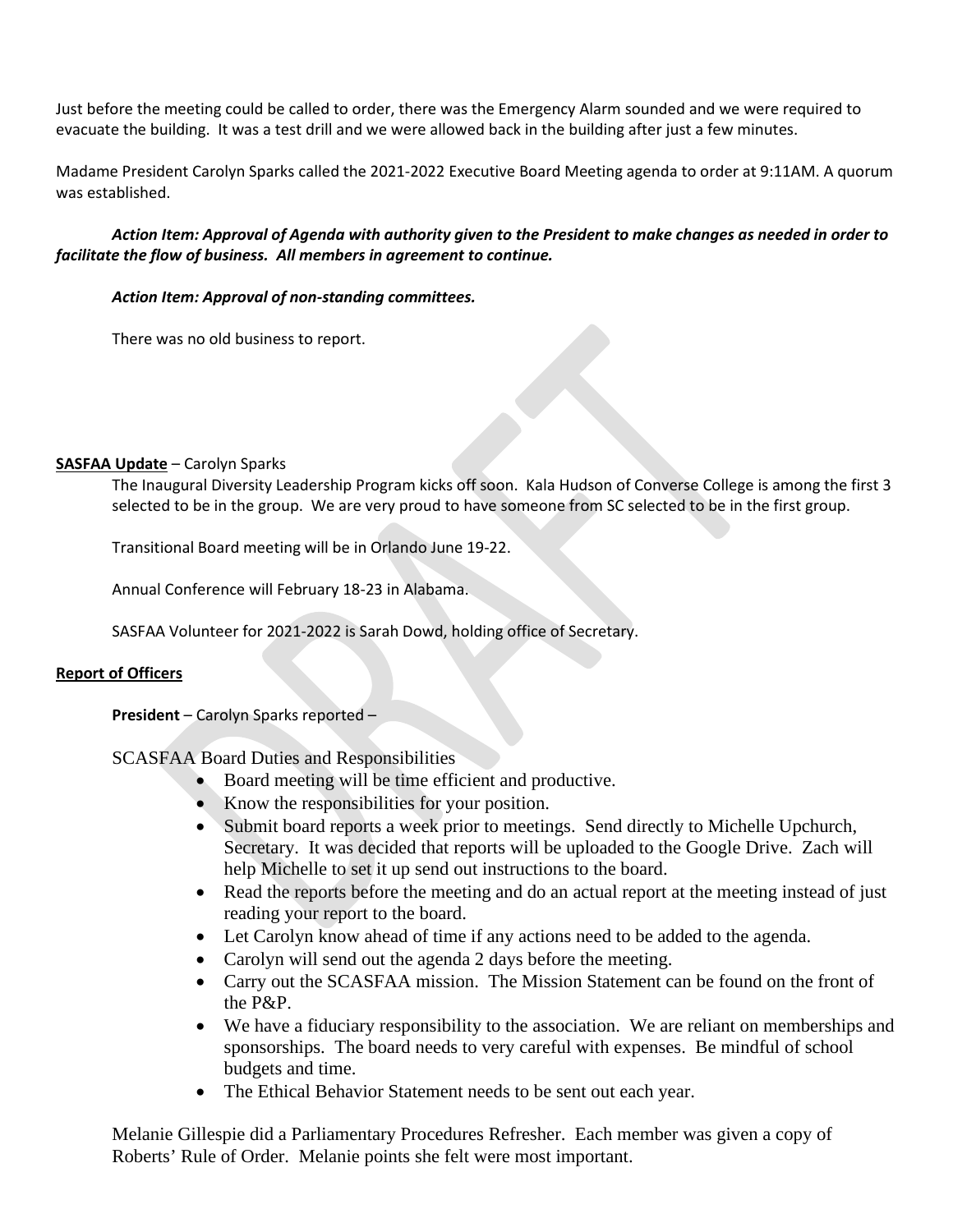- Only elected officers vote. The president does not vote unless there needs to be a tie breaker.
- Committee chairs can bring motions to the board and be a part of discussions.
- Need to know what your part is and read the P&P and Bylaws. Know your responsibilities.

Break at 9:50AM

Reconvened at 10:08AM

**Past President** – Traci Singleton – Stated her duties will be to do nominations and elections. She will call for nominations just before the fall conference.

**Vice President/ Professional Development** – Samantha Hicks – She is really excited about her new position on the board. She has been thinking about ideas for the coming year and for virtual training. She would like to see us offer NASFAA-U Credentials, a May Leadership Symposium and to see the SCASFAA Linked In more useful. Adman Gihiloni stated that the Legislative Relations Committee can work with her on training.

**President Elect/Special Projects** – Missy Perry reported – she is finalizing the Conference Chair for 2022-2023.

**Secretary/ By Laws** – Michelle Upchurch reported – No Report. It was brought to Michelle's attention that name tents need to be created for use at in person meeting.

**Treasurer/ Budget** –Michelle Jacobson reported – She will send out budget requests information soon. SCAFAA can reimburse travel if requests are sent in within 30 days. Requests should include forms and receipts. Forms are on the web-site. The forms will be added to the Google Drive.

**Treasurer/Elect** - Regina Hailey Smith reported – Membership forms will be available July 1. Board members need to renew and pay memberships before they can vote. There will be a vote in July on our budget. Payment address needs to be updated.

**Member At Large** – Holly Gilliam reported – she is excited about this opportunity. She would like to create a Listserv for all new members. She wants to be able to send out info to just new members.

#### **Committee Reports**

**Advisory to CHE** –Vanessa Childs – not in attendance, Carolyn will get with Vanessa about her expectations for the coming year.

**Communications** – Ana Mountjoy reported – She plans to publish a newsletter before August. Michelle Upchurch will send templates and timelines for newsletters.

**Consumer/ Counselor Relations** – Danielle Rymer reported – she will get with Kelly Savoie about transitioning into the role. It was decided by the full board to change the name of this committee to Financial Awareness Committee. Michelle will make change to P&P.

There was discussion to change the name of this committee to Financial Awareness Committee. It was decided to make the change and Michelle Upchurch will update the P&P.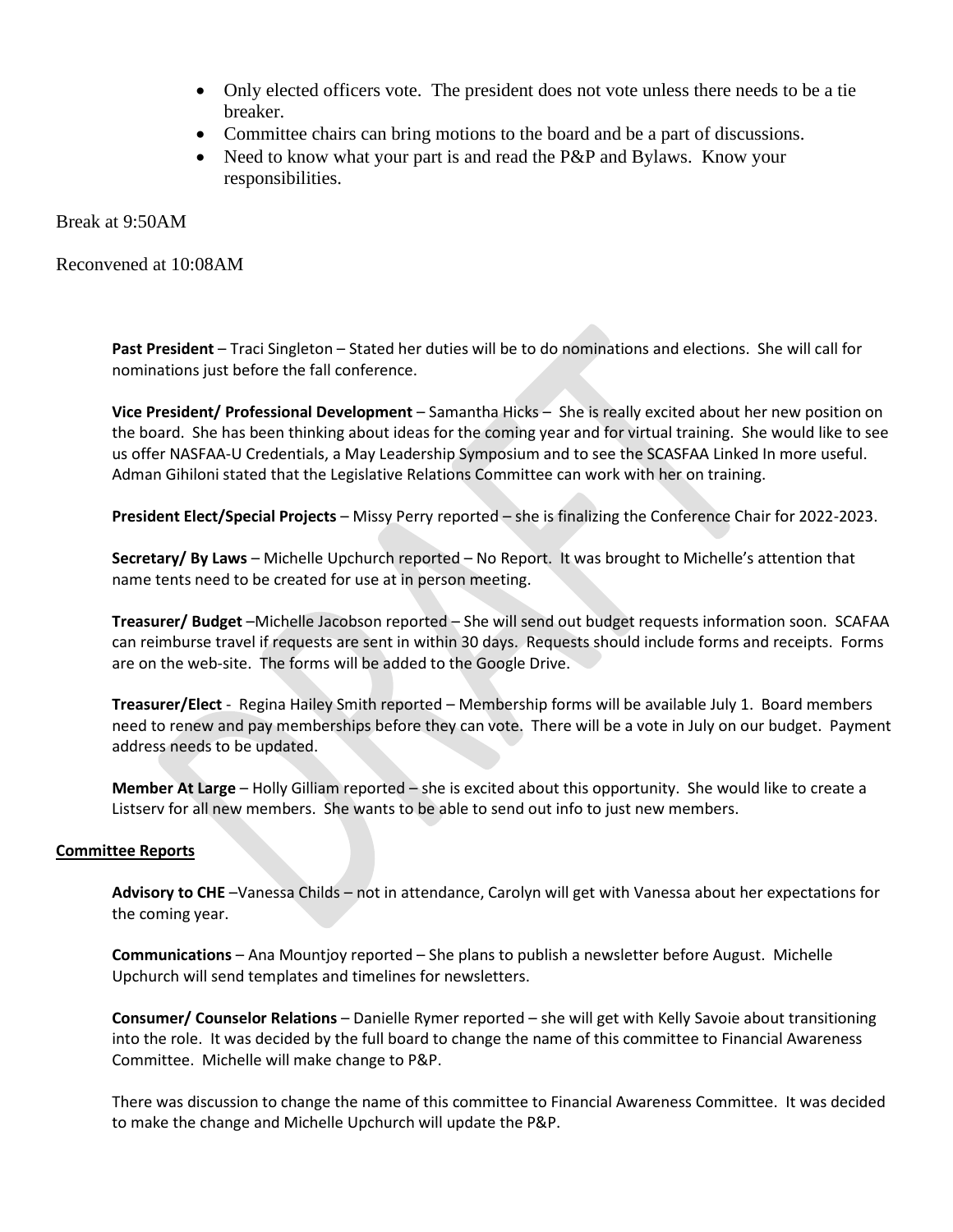**Loan Agency Liaison** – Shannon Jones reported – She would like to see the name of this committee changed to broaden the coverage for all sponsors. Shannon made the recommendation to change the name to Business Partner Committee. Carolyn called for a vote, board unanimously voted to change the name to Business Partner Committee.

**Electronic Services** – Zach Christian reported – Updates were sent out a few weeks ago about the SCASFAA Google Calendar. If any one needs to update or add events please contact Zach.

The committee has a meeting planned for the week of July 19. Danielle, Kelly and Zach have been working on updating the webpages. The listserv will be updated with new board members before July 1. He will send out a test email once it is updated. He can help create other listservs as needed.

**Financial Planning** – Elizabeth Milam reported – Taking over for Earl will be big shoes to fill. The association keeps really good records. She will be doing quarterly reviews. She will learn his procedures.

Zach stated that the President, Secretary and Treasurer need to meet with Elizabeth, the Financial Planning chair at the SCTG Commission office to go over the archives.

**Global Issues** – Carolyn reported there is no chair at this time. If there are no objections, she does not plan to fill this position for 2021-2022. No objections.

**Legislative Relations** – Adam Ghiloni reported – He would like to make some Hill visits this year and work on relations with the state. HE is open to any ideas and wants to be a good advocate for the association.

**Conference** – Melanie Gillespie reported – She sent out a survey to the membership to what the associations comfort level was about having face to face conference.

85% individuals are comfortable with face to face 85% institutions are comfortable with face to face 35% enjoyed virtual

Copy of the full survey results is attached.

There has been a lot of discussion with the hotel concerning the contract for the fall conference.

The conference will begin Sunday afternoon and end Tuesday around lunch time. The room rate will be \$157 a night. This price is good for up to 3 days prior and 3 days after the conference days. There will be no increase to the conference fees.

Melanie will send a "Save The Date" email out and a shell agenda so schools can start planning and make a commitment to attending.

There is minimal risk to having a face to face conference. She will work on a budget. She wants to have a good quality event.

Carolyn stated we need to build a good selection of sessions.

Earnest has volunteered to purchase WIFI for the conference.

**Site Selection** – Jennifer Williams – not in attendance. Carolyn will get with her concerning her expectations.

**Association Involvement and Leadership Force** – Kyle Wade reported – He will start studying the P&P to learn his role.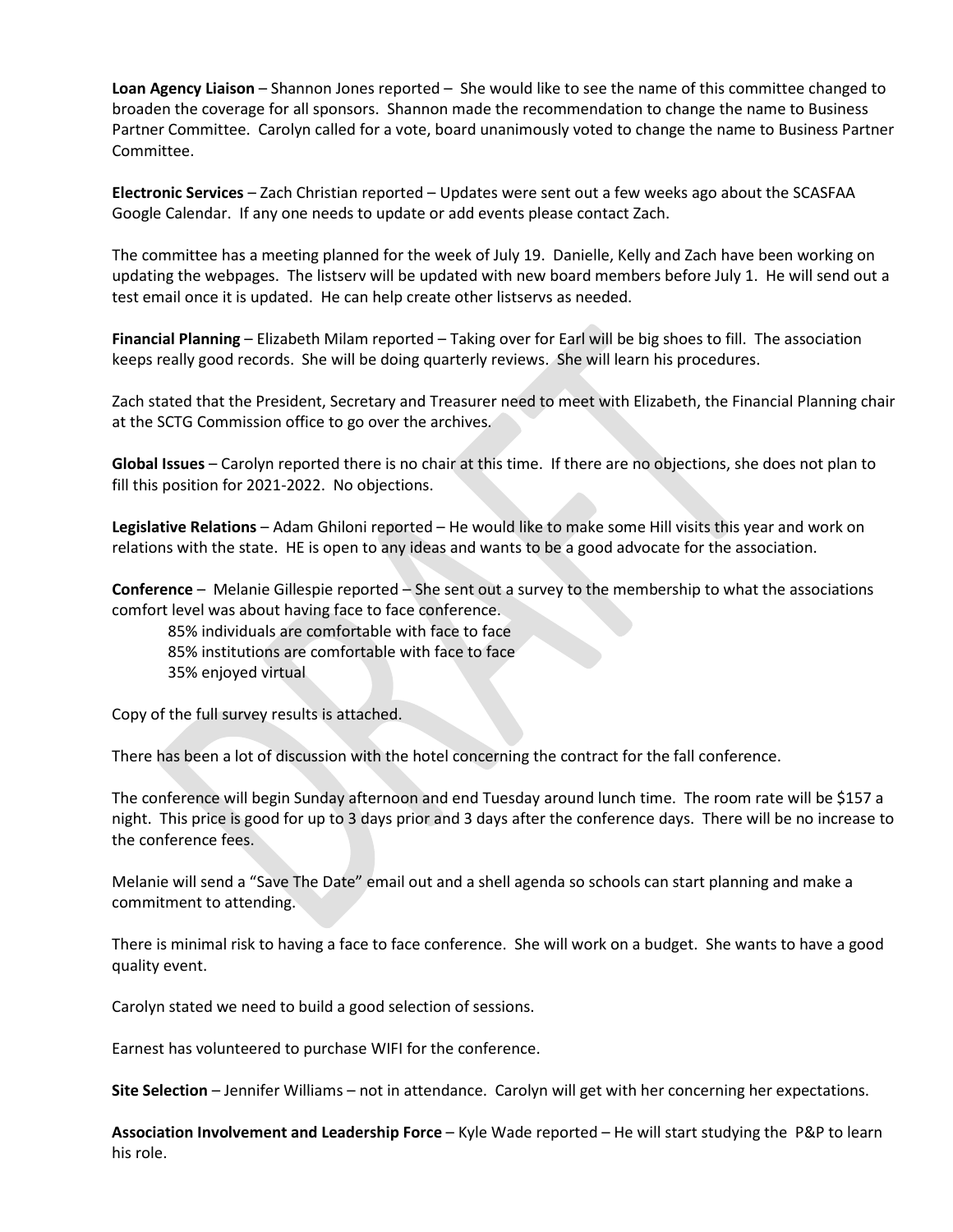**Sponsorship** – Nicole Brownlow reported via ZOOM – She is home waiting on the arrival of her baby. She is looking forward to work with Shannon and the other vendors. She is looking forward to the in-person conference this fall. Please let her know of any ideas you may have for the committee.

**Long Range Plan** – Traci Singleton reported – She will reread the plan.

#### **New Business**

No new Business.

#### **Announcements and Closing Remarks**

Carolyn thanked everyone for participating for 2021-2022.

Adjourned 11:54 AM.

Respectfully Submitted,

Michelle Upchurch 2020-2021 SCASFAA Secretary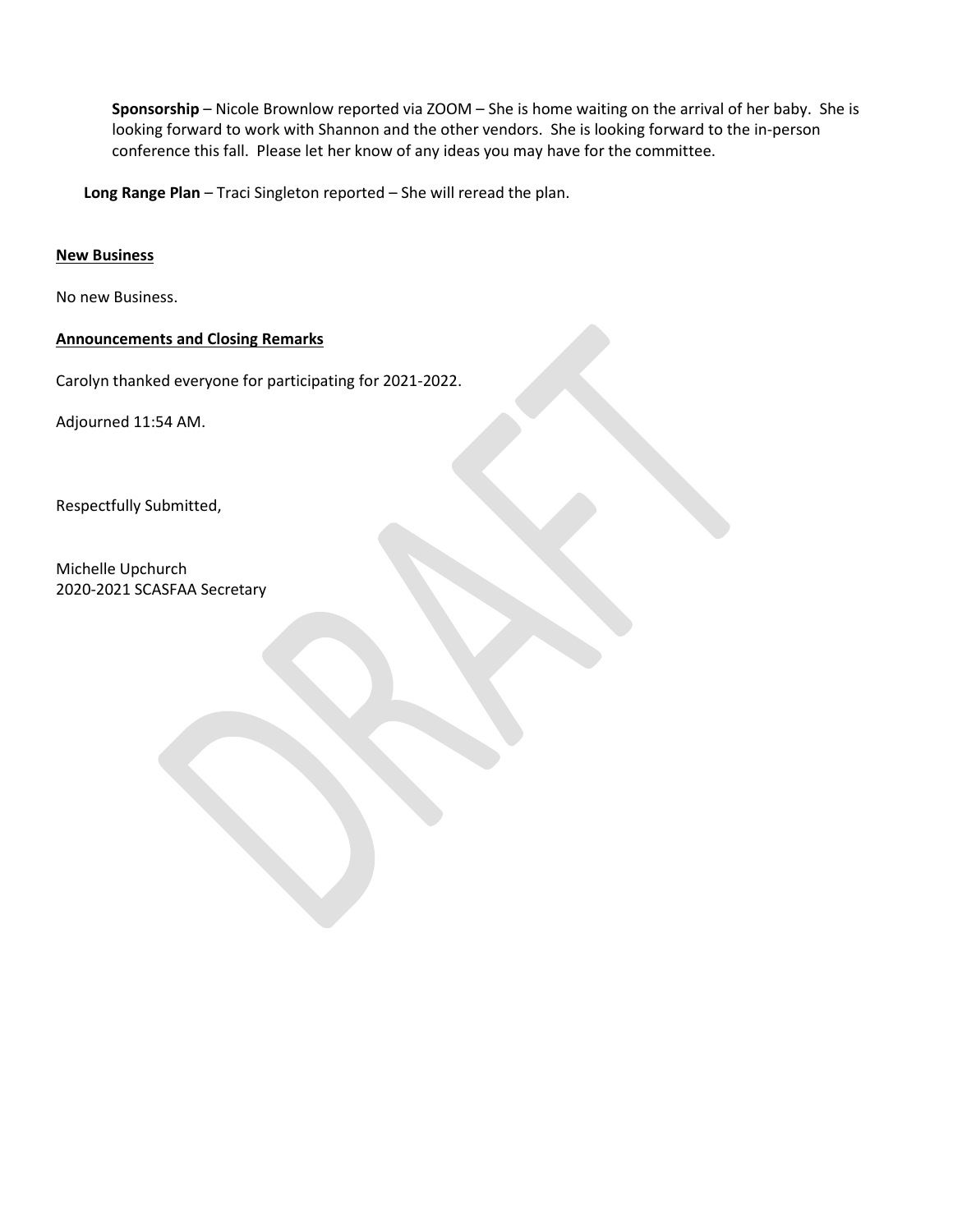# SCASFAA Conference October 17-20, 2021

123 responses

Publish [analytics](https://docs.google.com/forms/d/1oSsQSZdWy93OXuX8XgRQ-FCwV_kGC7vuhEMh3yYkAJk/edit?usp=redirect_edit_m2#start=publishanalytics)

The following questions will be based on your own personal preference as well as your institution's policy and budgets. Please answer each question as instructed. Please know that there will be enough questions asked for you to express concerns. If not, there will be a "tell me anything else I need to know" at the end.

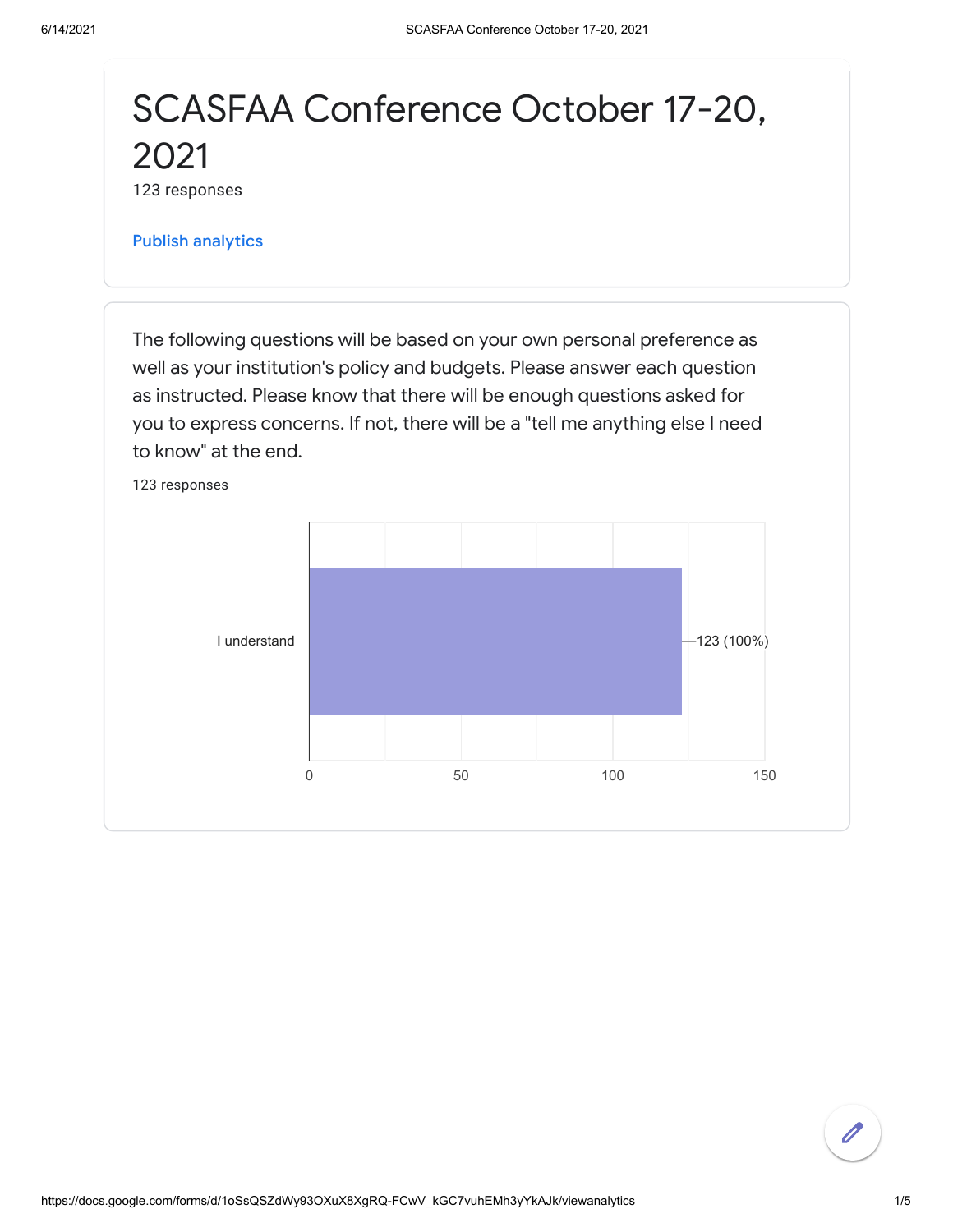

Registration will open July 1, will your institution support you attending a face to face conference, in state (Myrtle Beach), if SCASFAA can provide a detailed sanitation and safety protocol to be followed at the conference? 123 responses

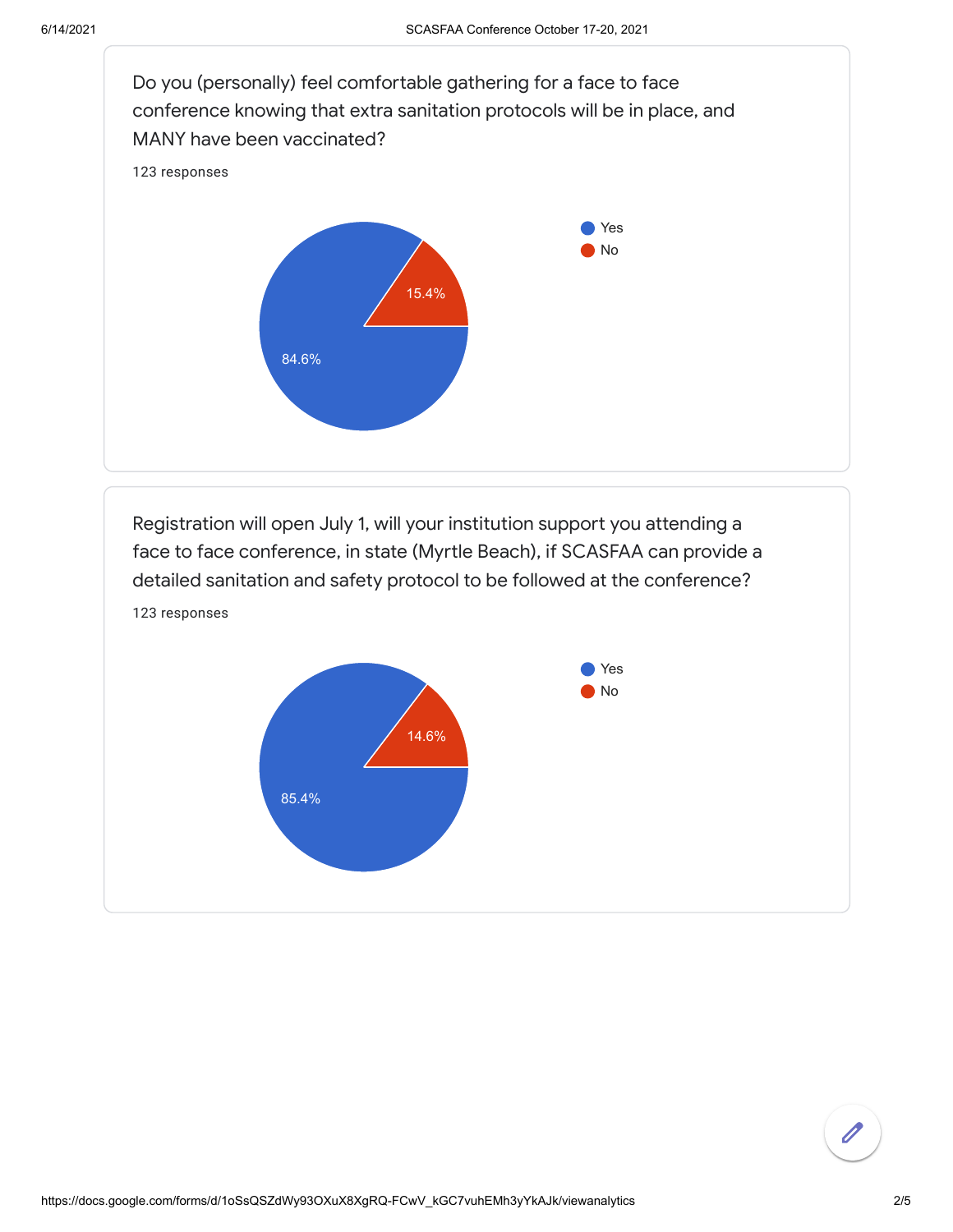The Embassy Suites provides breakfast for all guests and room sharing is always a good suggestion for those on tight budgets. This could be the case for many institutions this year as fall enrollment often dictates spends. Is this something you would consider to be able to attend the conference? (Need to know for room block on contract. We will not be assigning rooms, this is just a cost savings suggestion for those who may need it).



Does your institutional budget support travel for 2021-2022 academic year? (Registration is \$215, same as 2019, Embassy Suites \$179 per night) 123 responses

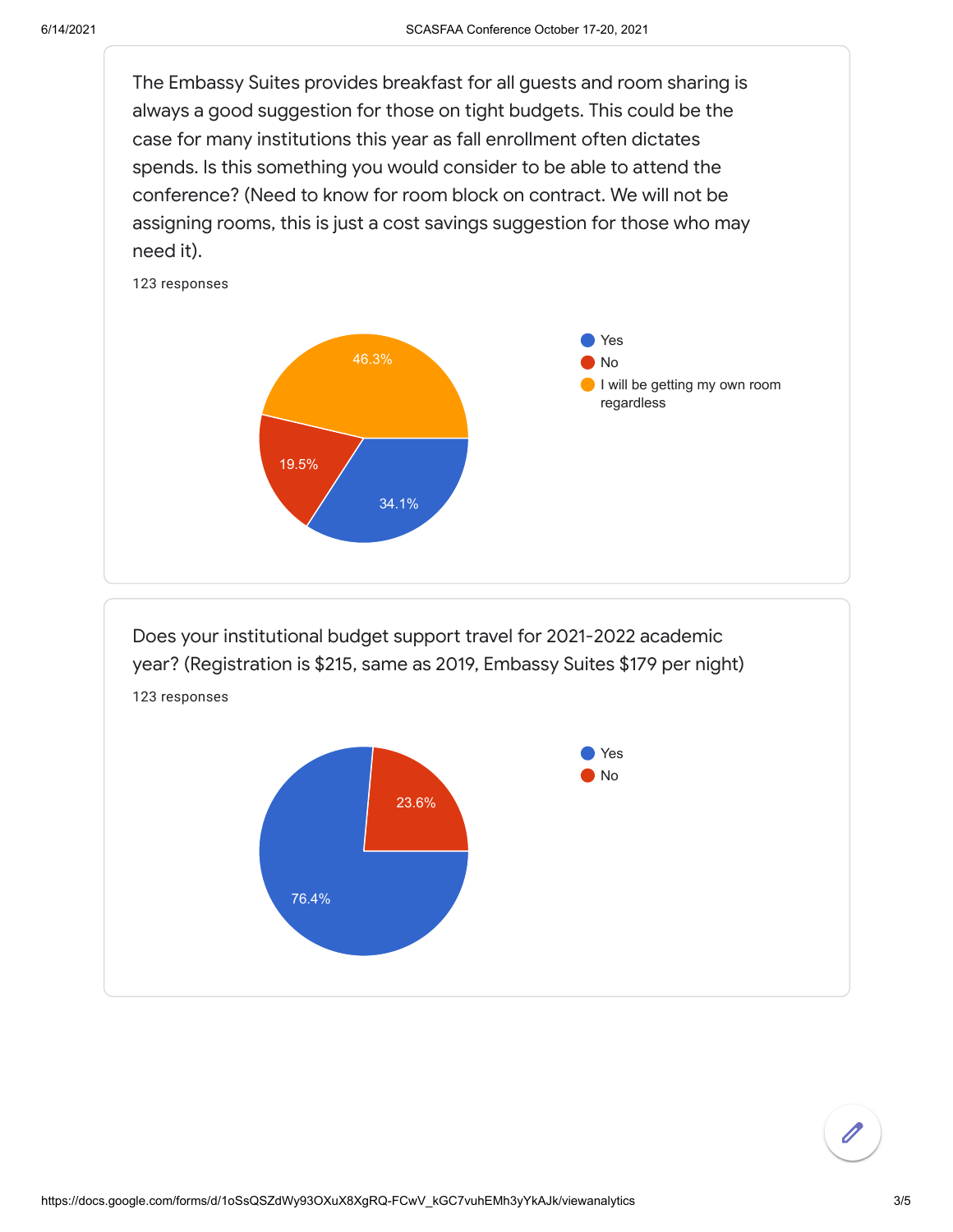

If you answered yes, please explain.

15 responses

I actually don't know the budget /travel capacity of our university, so answers to any questions surrounding that data are inaccurate and only provided because it was a mandatory field. also, the use of the word "crazy" is ableist, perhaps we could have used a different phrase (unrelated to mental health) here?

I wish survey had maybe. Right now we think we'll be allowed to travel, but we won't know budgets and travel ability until August. I'm also concerned until kids under 12 can be vaccinated. The vaccination rates in South Carolina are really concerning so I expect a lot of attendees would be unvaccinated.

If attending the conference and live in the area, will participant get meal tickets upon paying to attend the conference?

Our administration has not yet provided guidance on Fall travel. We are currently not traveling. All of my "yes" answers are actually "I'd love to attend in person", but I'm still not sure.

Our institutions has not yet lifted the no travel order. Don't know if this will still be true in October so answers could change if institution changes policy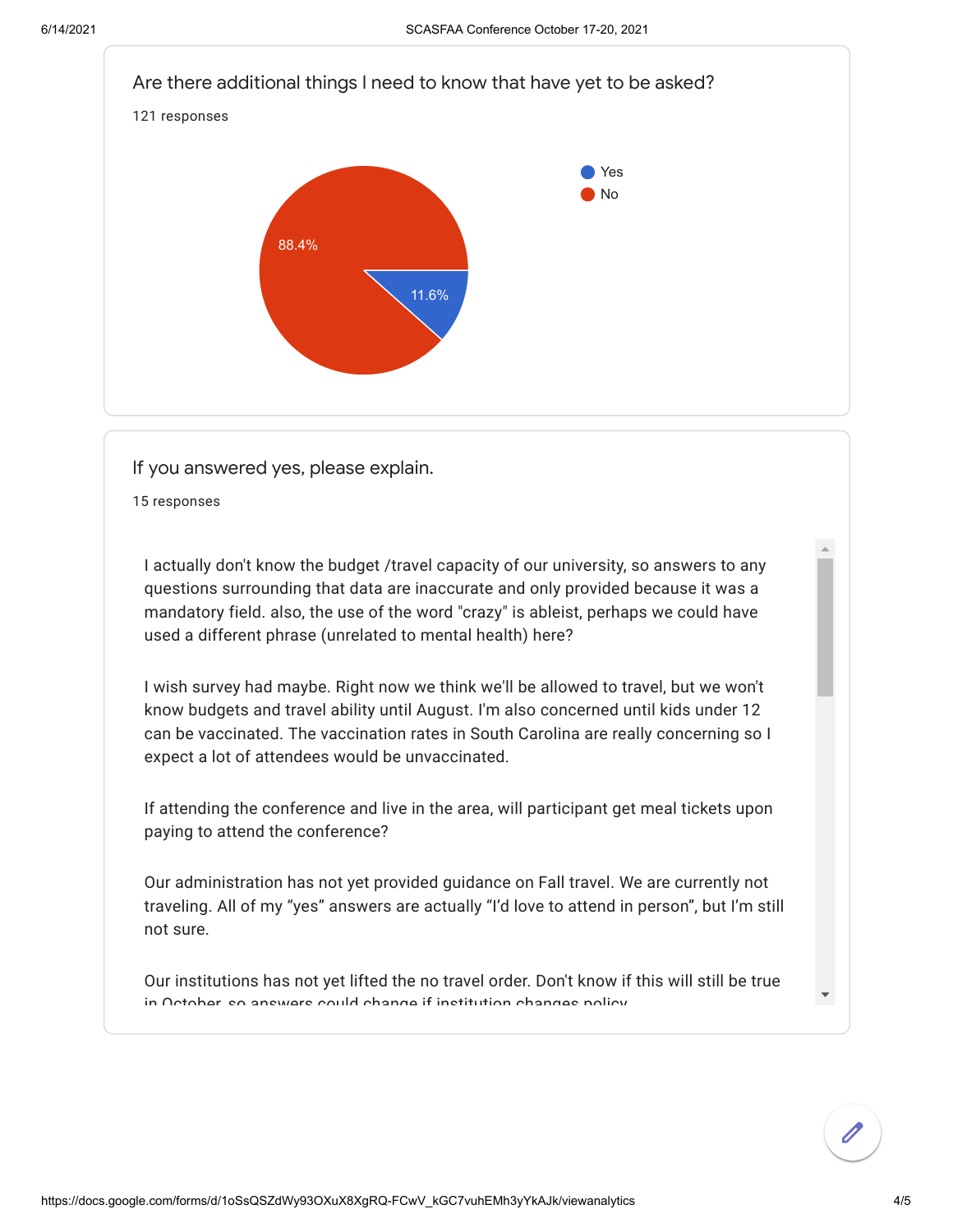

Based on all of the information you have read and know about your own personal preferences as well as institutional budgets, do you plan to attend the conference if it is face to face? 122 responses



This content is neither created nor endorsed by Google. [Report Abuse](https://docs.google.com/forms/d/1oSsQSZdWy93OXuX8XgRQ-FCwV_kGC7vuhEMh3yYkAJk/reportabuse) - [Terms of Service](https://policies.google.com/terms) - [Privacy Policy](https://policies.google.com/privacy)

# Google [Forms](https://www.google.com/forms/about/?utm_source=product&utm_medium=forms_logo&utm_campaign=forms)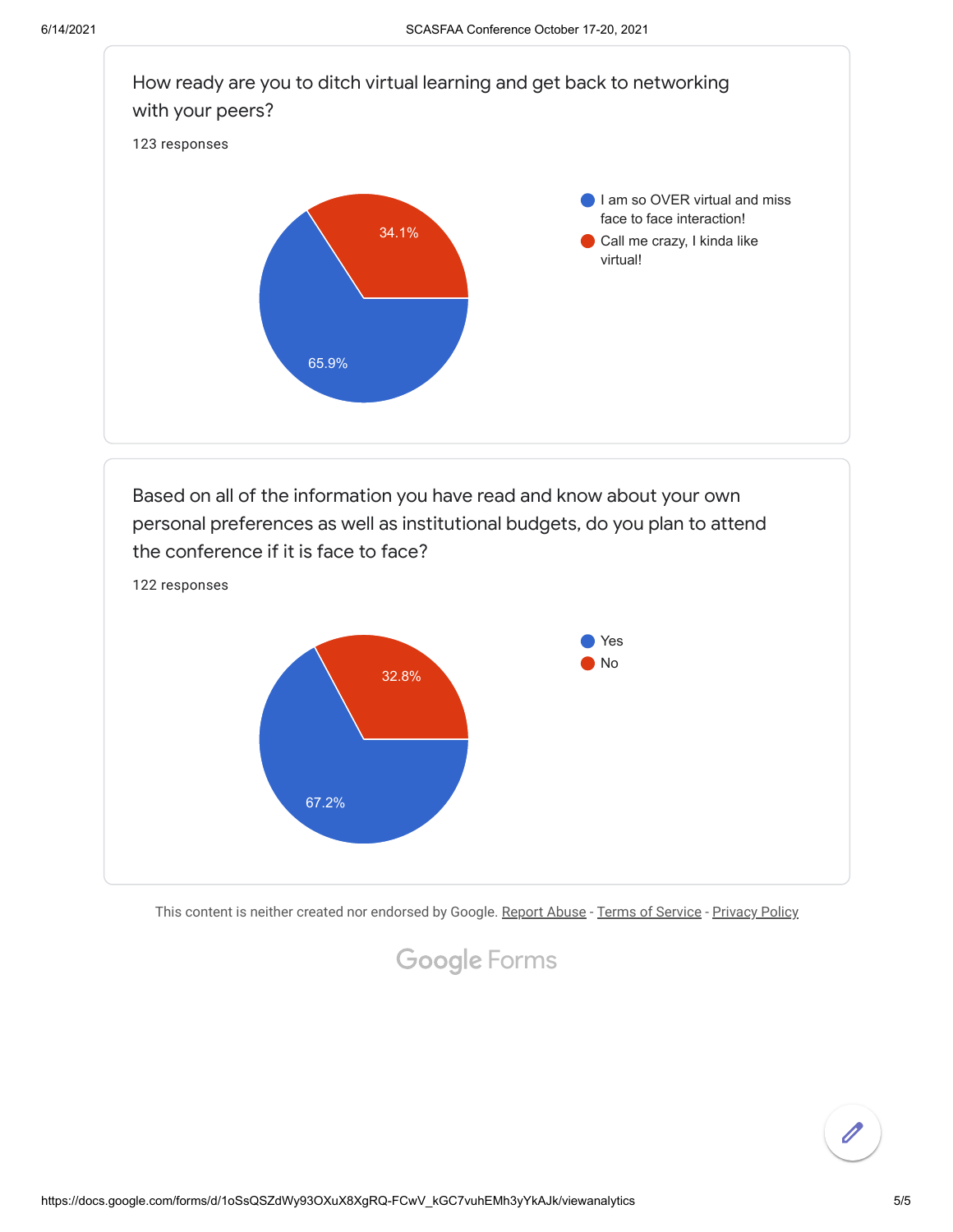

## SCASFAA 2020-2021 Board Report

| Date            | 07JUN2021                 |
|-----------------|---------------------------|
| Committee       | <b>Financial Planning</b> |
| Committee Chair | Earl Mayo                 |
| Vice-Chair      | Tasha Morgan (SWU)        |

| <b>Committee Member</b> | Institution              |  |
|-------------------------|--------------------------|--|
| <b>Zach Christian</b>   | <b>SC Tuition Grants</b> |  |
| Nancy Tate              | Lifetime Member          |  |
| Elizabeth Milam         | Clemson                  |  |
| Melanie Gillespie       | Tri-County               |  |
| <b>Missy Perry</b>      | Piedmont                 |  |

Goals:

Conduct Financial Review for 2019-2020.

Conduct Quarterly Financial Reviews.

Input monthly investments income into QuickBooks.

Work with Treasurer and Treasurer-Elect to review and update SCASFAA Financial Management Guide.

Accomplishments:

2019-2020 Financial Review completed and submitted October 16, 2020.

Monthly investments income input to QB is up to date.

2020-2021 First and Second and Third Quarter Reviews Completed.

Third Quarter Review attached.

Will need all documentation for Fourth Quarter Review by July 7.

Submitted by:

Earl Mayo Chair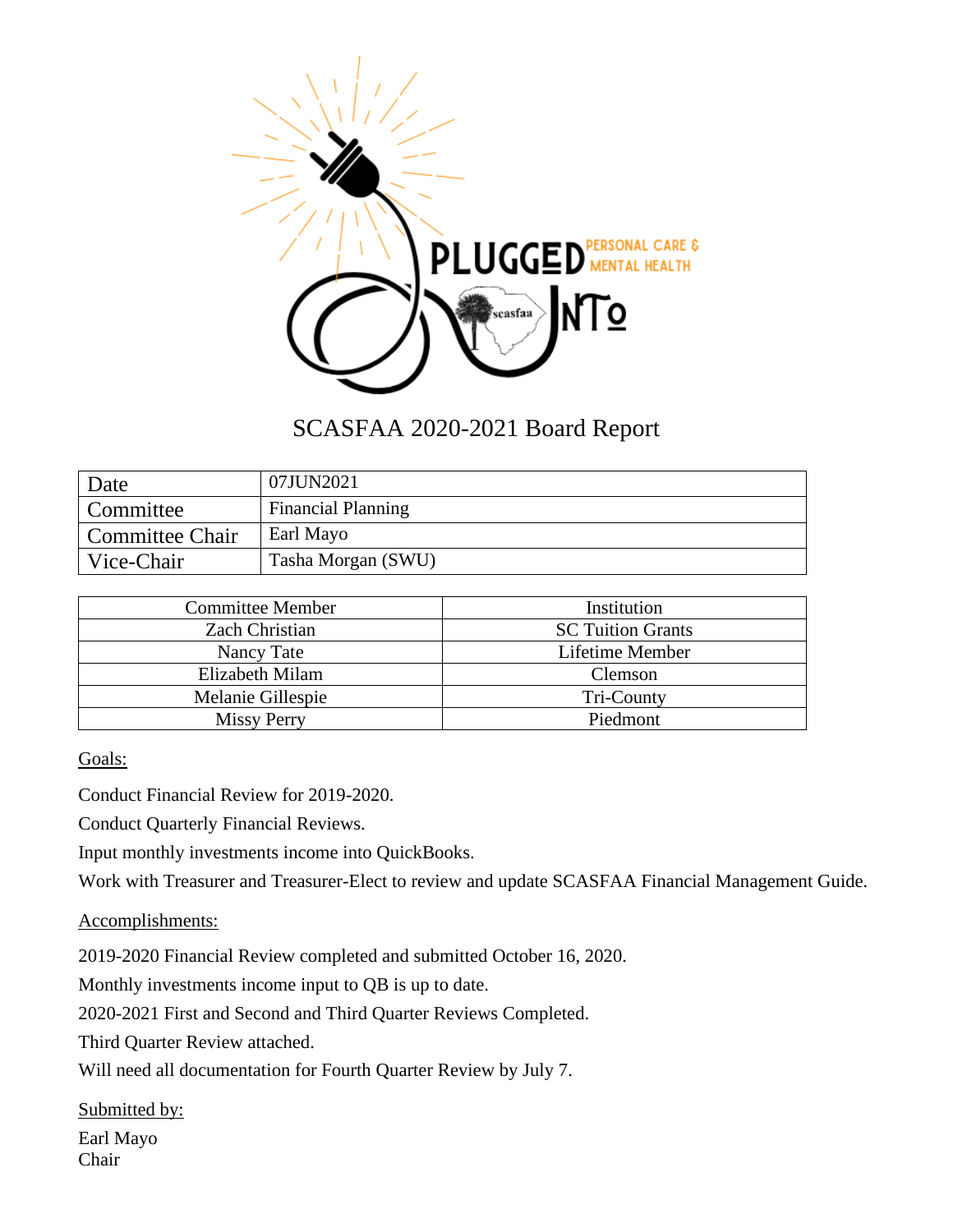## **SCASFAA QUARTERLY FINANCIAL REVIEW**

*JANUARY 1, 2021 – MARCH 31, 2021*

- 1. The following Minutes are posted to the web site:
	- a. No Minutes have been posted to the SCASFAA Website since December 2020. Please be sure all Minutes for 2021 Meetings from January 1 through June 30 are posted by July 1, 2021.
- 2. Beginning check number for Third Quarter is 2843.
- 3. Sufficient descriptions on QuickBooks entries for expenses.
- 4. Next available check for Third Quarter is 2847.
- 5. Bank Account Reconciliations are complete.
- 6. All documentation for deposits and disbursements is in order.
- 7. Amounts on Balance Sheet for March 31, 2021, are correct:
	- a. Checking: \$65,344.20
	- b. Money Market: \$0.00
	- c. LT Investments: \$109,072.26
	- d. ST Investments: \$101,366.88
- 8. Membership (Total Year-to-Date):
	- a. Wild Apricot: 317
	- b. QuickBooks: 317
	- c. Balanced.
- 9. Sponsorship (Total Year-to-Date):
	- a. Wild Apricot: 13 (5@\$1,250; 6@\$750; 2@\$500)
	- b. QuickBooks: 13 (5@\$1,250; 6@\$750; 2 @ \$500)
	- c. Balanced.
- 10. Event Registration Payments for the Quarter (Annual Conference):
	- a. Wild Apricot: 0
	- b. QuickBooks: 0
	- c. Balanced.
- 11. During the year, follow or complete all recommendations from the 2019- 2020 Financial Review (October 16, 2020).